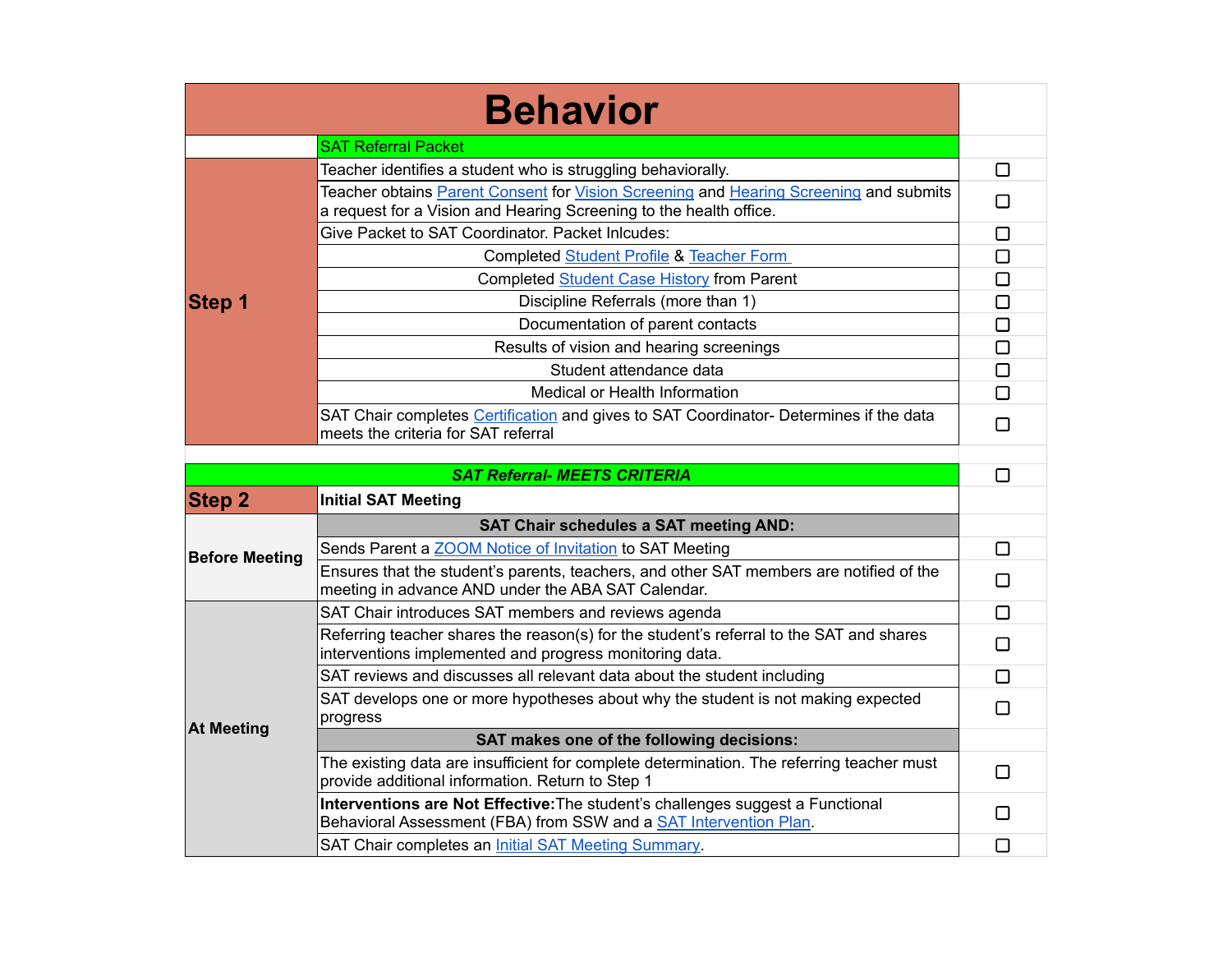| <b>Step 3</b>         | <b>Implement &amp; Monitor Interventions</b>                                                                                                  |        |
|-----------------------|-----------------------------------------------------------------------------------------------------------------------------------------------|--------|
|                       | Teachers Implement Interventions & Track behavior                                                                                             | □      |
|                       | SSW completes FBA & creates BIP Draft                                                                                                         | П      |
|                       | SAT Chair request Student Observation- Student Observation Form from C.Barffuson                                                              | П      |
|                       |                                                                                                                                               |        |
| <b>Step 4</b>         | Follow-Up SAT Meeting (after 2 weeks of interventions)                                                                                        |        |
| <b>Before Meeting</b> | <b>SAT Chair schedules a SAT meeting AND:</b>                                                                                                 |        |
|                       | Sends Parent a <b>Notice of Invitation</b> to SAT Meeting                                                                                     | $\Box$ |
|                       | Ensures that the student's parents, teachers, and other SAT members are notified of the<br>meeting in advance AND under the ABA SAT Calendar. | П      |
|                       | SAT Chair introduces SAT members and reviews agenda                                                                                           | □      |
|                       | Referring teacher shares interventions implemented and progress monitoring data                                                               | $\Box$ |
| <b>At Meeting</b>     | SSW reviews FBA & Finalize BIP                                                                                                                | □      |
|                       | Implement the BIP for 4 weeks and set up following meeting                                                                                    | $\Box$ |
|                       |                                                                                                                                               |        |
| <b>Step 5</b>         | <b>Implement &amp; Monitor Interventions</b>                                                                                                  |        |
|                       | Teachers Implement Interventions & Track behavior with SSW                                                                                    | ⊓      |
| <b>Step 6</b>         | Follow-Up SAT Meeting (after 4 weeks of interventions)                                                                                        |        |
|                       | <b>SAT Chair schedules a SAT meeting AND:</b>                                                                                                 |        |
| <b>Before Meeting</b> | Sends Parent a <b>ZOOM</b> Notice of Invitation to SAT Meeting                                                                                | П      |
|                       | Ensures that the student's parents, teachers, and other SAT members are notified of the<br>meeting in advance AND under the ABA SAT Calendar. | $\Box$ |
| <b>At Meeting</b>     | SAT Chair introduces SAT members and reviews agenda                                                                                           |        |
|                       | SAT makes one of the following decisions:                                                                                                     |        |
|                       | Interventions are Effective: The student appears to need no new interventions at this<br>time. Continue with BIP and meet in 8 weeks.         | П      |
|                       | Interventions are Not Effective: Adjust interventions and meet in 4 weeks.                                                                    | □      |
|                       | Interventions are Not Effective: Create new BIP for new behaviors impeding learning                                                           | П      |
|                       |                                                                                                                                               |        |
| <b>Step 7</b>         | Follow-Up SAT Meeting (after 4/8 weeks of interventions)                                                                                      |        |
| Before Meeting        | <b>SAT Chair schedules a SAT meeting AND:</b>                                                                                                 |        |
|                       | Sends Parent a <b>ZOOM</b> Notice of Invitation to SAT Meeting                                                                                | □      |